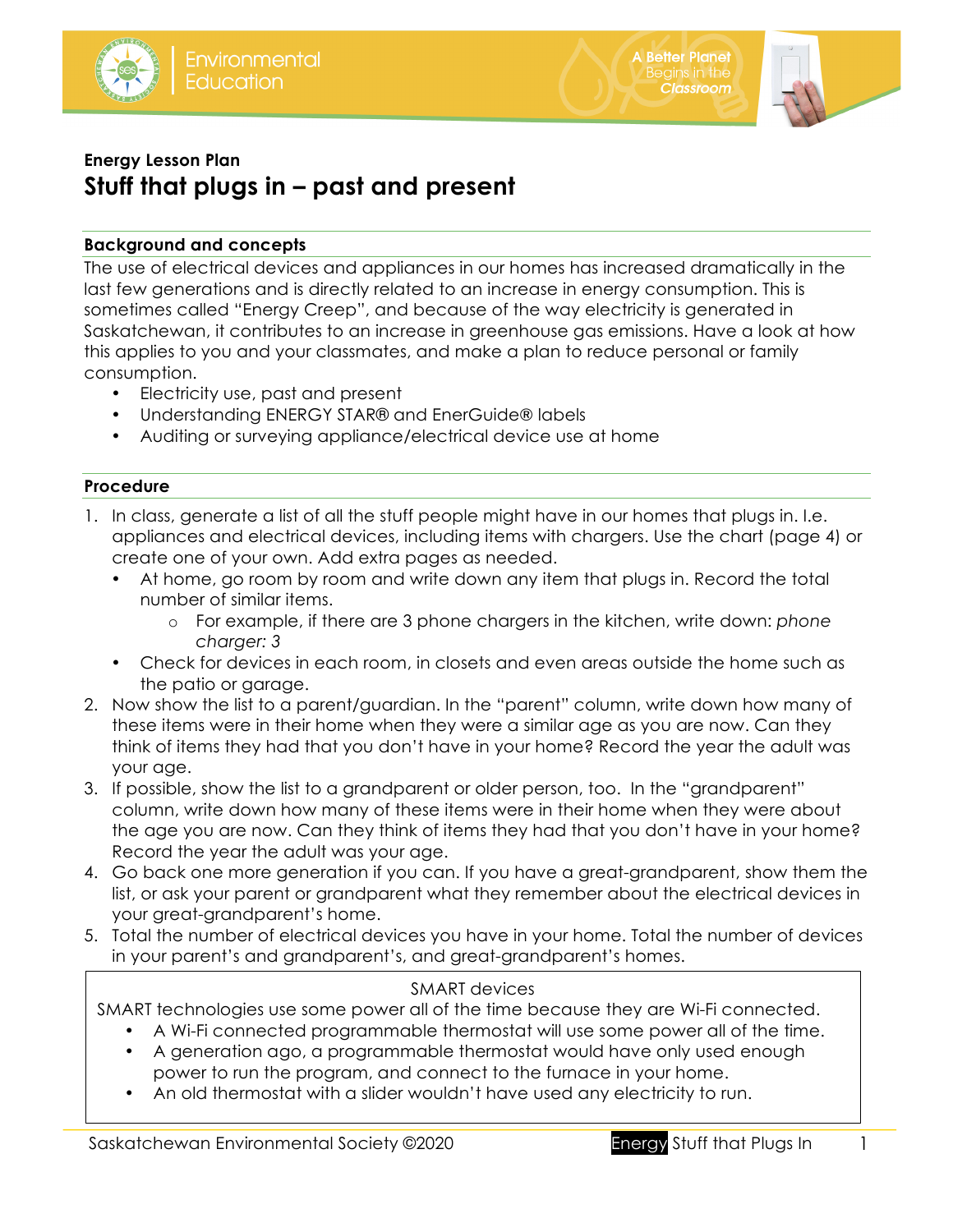

**A Better Planet** enor **reanch**<br>egins in the

**Classroom** 

#### **Discussion**

- Were you surprised by how many devices and appliances you have at home?
- How does the total number of appliances you use today differ from the number of appliances used by an adult when they were the age you are now?
- Which appliances in your homes, were not in the homes of people a generation ago?
- How do you think people managed without these appliances? What did they do differently without these things?
- What kinds of changes have taken place in our society to make all of these things available to us?
- Make a list of appliances that you simply could not live without and another list of the ones that you feel you could eliminate from your home. Why did you decide the way you did?

#### **Take action – my energy use**

Use the *Take action – my energy use* worksheet (page 6) or make one of your own.

- Choose one hour of one day. Write down each electrical device you use at home during that hour, including how long you use each device.
- Make a plan to use less energy.
- To be consistent, choose the same hour for your **"reduce energy day"** write down each electrical device you use at home, including how long you use each device.
- Were you able to make a difference? Did you reduce the number of devices, and the amount of time that you used the devices?
- What can you do on a regular basis to continue to reduce the number of electrical devices, and the amount of time you use them?

### **What is ENERGY STAR®?**

ENERGY STAR® certified appliances and electrical devices meet strict energy performance standards.

- The ENERGY STAR symbol identifies products that have met or exceeded technical specifications for high efficiency.
- Because of how electricity is made in Saskatchewan, devices that use less electricity, reduce greenhouse gas emissions.

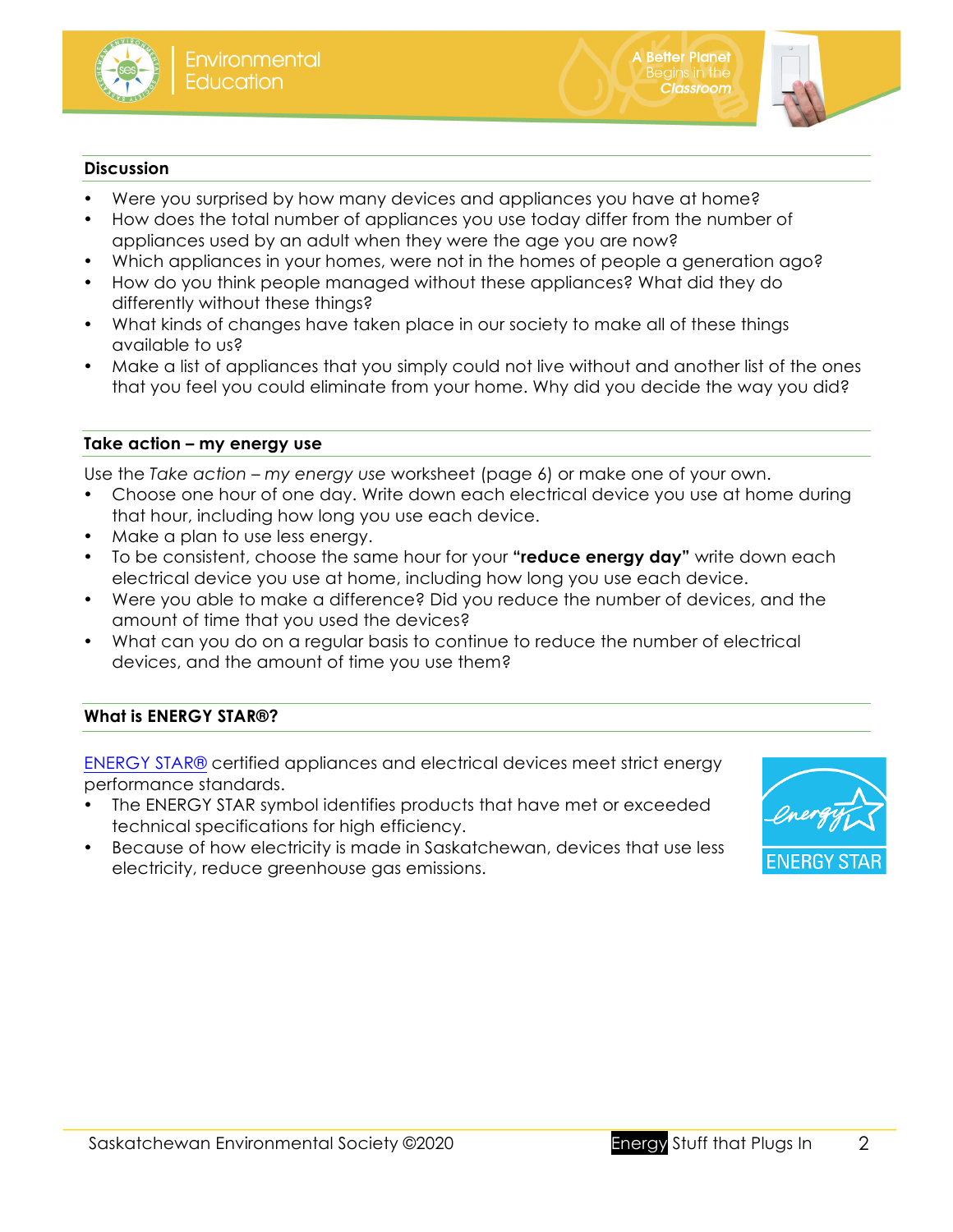**A Better Planet** Begins in the

**Classroom** 

### **Reading an EnerGuide**® **label**

When shopping for a major appliance the EnerGuide® label can help you make an energywise choice. While the EnerGuide® label does not mean that an appliance is actually energy efficient, it does show how much energy an appliance can use in a year of service. It also makes it easy to compare the energy efficiency of each model to others of the same size and class.

- 1. The annual energy consumption of the appliance in kilowatt hours (kWh). The lower the number, the better.
- 2. The energy consumption indicator shows you how this model compares to others in its class. The bar below the indicator gives the energy efficiency range for this class of appliance. The further the indicator is to the left end of the scale, the better.
- 3. This bar shows you the energy consumption of the most and least efficient appliances in this class. In this case, the most efficient comparable model consumes 564 kWh per year while the least efficient uses 972 kWh per year.
- 4. This tells you the type and capacity range of similar models compared.



*Source: Manitoba Hydro. August 2008 © The EnerGuide label and text produced with permission of the Minister of Natural Resources Canada, 2003.*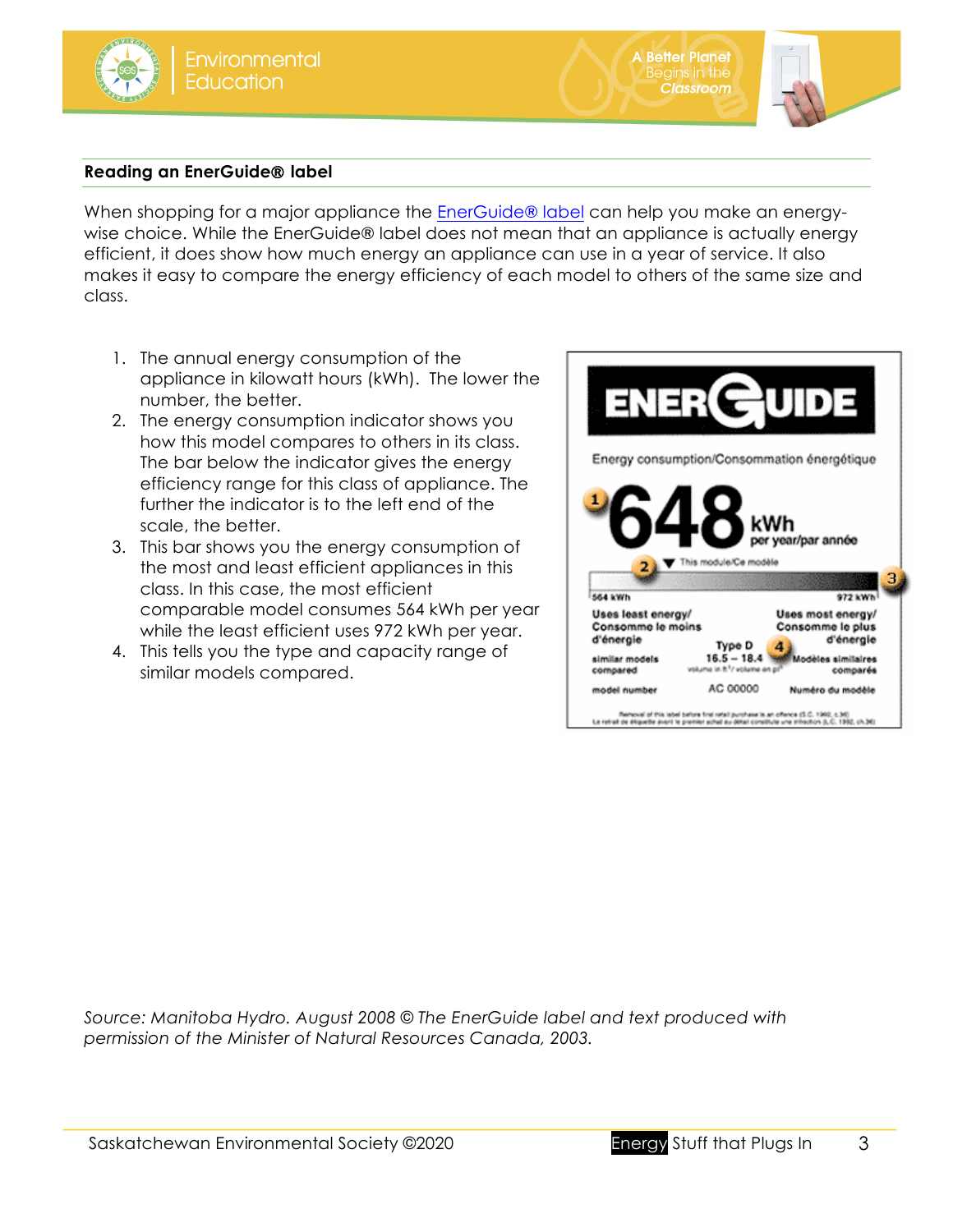



# **Stuff that Plugs in**

| Room         | <b>Number of Items</b> |                |              |             |                     |  |
|--------------|------------------------|----------------|--------------|-------------|---------------------|--|
|              |                        | You            | Parent       | Grandparent | Great-grandparent   |  |
|              | Year $\Rightarrow$     |                |              |             |                     |  |
|              | Item                   |                |              |             |                     |  |
| E.g. Kitchen | Phone charger          | $\mathfrak{S}$ | $\mathbf{1}$ | $\mathsf O$ | $\mathsf{O}\xspace$ |  |
|              |                        |                |              |             |                     |  |
|              |                        |                |              |             |                     |  |
|              |                        |                |              |             |                     |  |
|              |                        |                |              |             |                     |  |
|              |                        |                |              |             |                     |  |
|              |                        |                |              |             |                     |  |
|              |                        |                |              |             |                     |  |
|              |                        |                |              |             |                     |  |
|              |                        |                |              |             |                     |  |
|              |                        |                |              |             |                     |  |
|              |                        |                |              |             |                     |  |
|              |                        |                |              |             |                     |  |
|              |                        |                |              |             |                     |  |
|              |                        |                |              |             |                     |  |
|              |                        |                |              |             |                     |  |
|              |                        |                |              |             |                     |  |
|              |                        |                |              |             |                     |  |
|              | <b>Total</b>           |                |              |             |                     |  |
|              |                        |                |              |             |                     |  |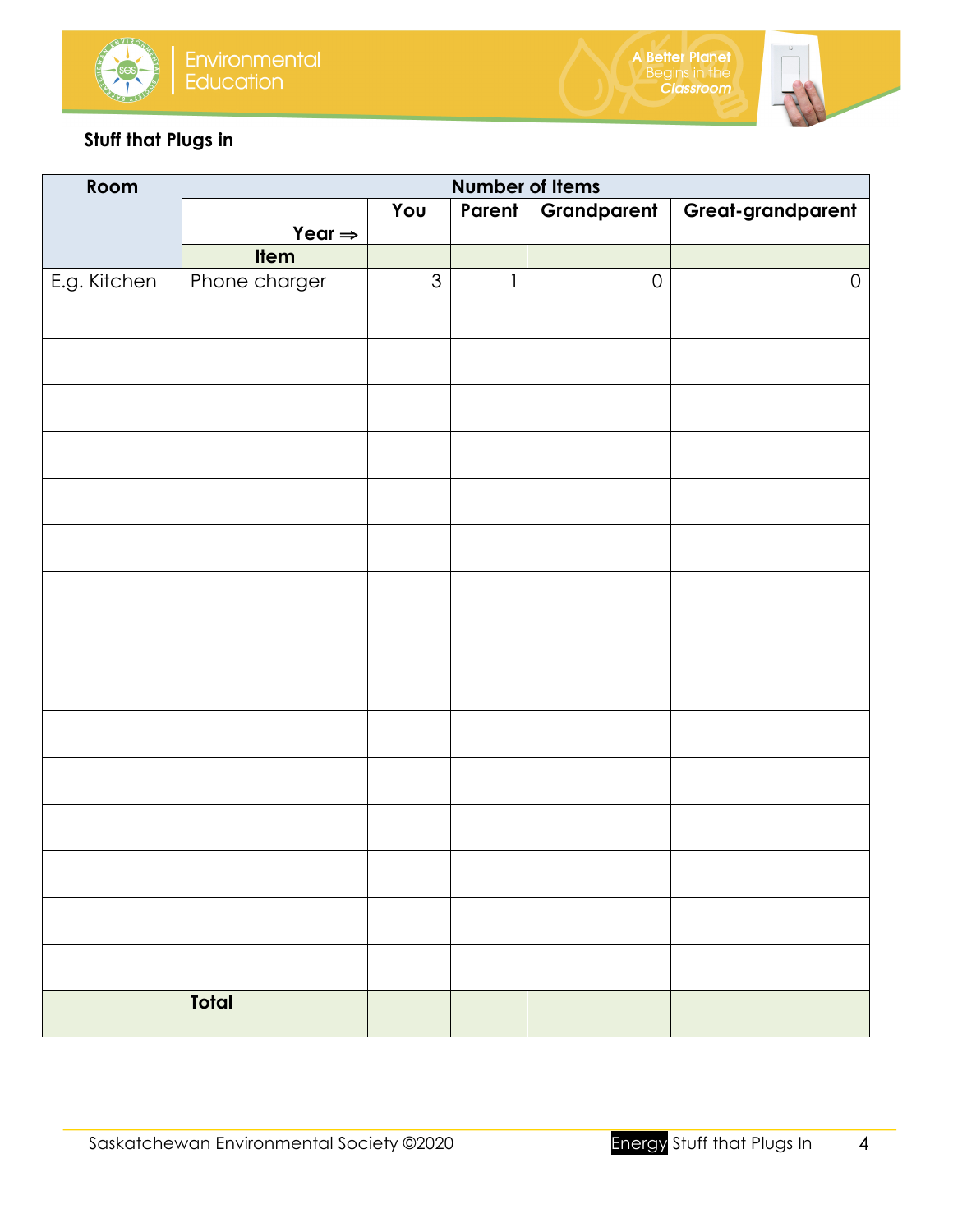

A Better Planet<br>Begins in the

**Classroom** 

## **Take action – my energy use**

Day 1: Follow your usual routine for this hour.

- For 1 hour before or after school, keep track of all the devices you use. E.g. lights, TV, computer, toaster, etc.
- How many devices did you use in one hour?
- How long did you use them for?
- Add up the amount of time all devices were on.

Day 2: Try to do the things you need to do but use less energy.

- At the same time as day 1, for one hour, keep track of all the devices you use. E.g. lights, TV, computer, toaster, etc.
- How many devices did you use in one hour?
- How long did you use them for?
- Add up the amount of time all devices were on.

## Compare

- Did you succeed in using fewer devices in your second hour?
- Did you use the devices for a shorter amount of time?

This lesson was adapted from the Appliance Explosion, created by the Alliance to Save Energy.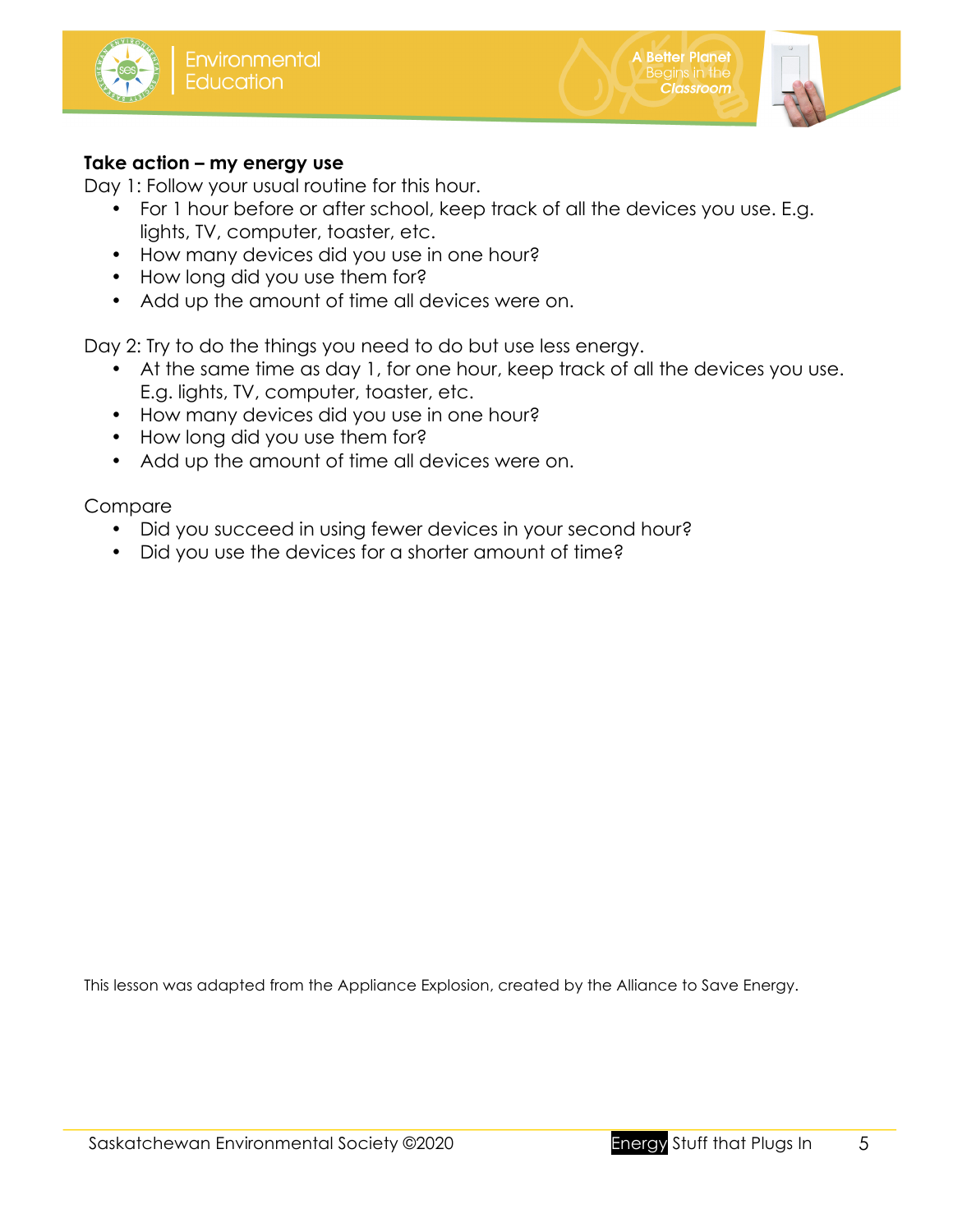

A Better Planet<br>Begins in the<br>Classroom



#### **My energy use**

| <u>.</u><br>Name: |        |         |          |            |  |  |  |  |
|-------------------|--------|---------|----------|------------|--|--|--|--|
| Day 1 time        | Device | Time on | Time off | Total time |  |  |  |  |
|                   |        |         |          |            |  |  |  |  |
|                   |        |         |          |            |  |  |  |  |
|                   |        |         |          |            |  |  |  |  |
|                   |        |         |          |            |  |  |  |  |
|                   |        |         |          |            |  |  |  |  |
|                   |        |         |          |            |  |  |  |  |
|                   |        |         |          |            |  |  |  |  |
|                   |        |         |          |            |  |  |  |  |
|                   |        |         |          |            |  |  |  |  |
|                   |        |         |          |            |  |  |  |  |
|                   |        |         |          |            |  |  |  |  |
| Total             |        |         |          |            |  |  |  |  |
| Day 2 time        | Device | Time on | Time off | Total time |  |  |  |  |
|                   |        |         |          |            |  |  |  |  |
|                   |        |         |          |            |  |  |  |  |
|                   |        |         |          |            |  |  |  |  |
|                   |        |         |          |            |  |  |  |  |
|                   |        |         |          |            |  |  |  |  |
|                   |        |         |          |            |  |  |  |  |
|                   |        |         |          |            |  |  |  |  |
|                   |        |         |          |            |  |  |  |  |
|                   |        |         |          |            |  |  |  |  |
| Total             |        |         |          |            |  |  |  |  |